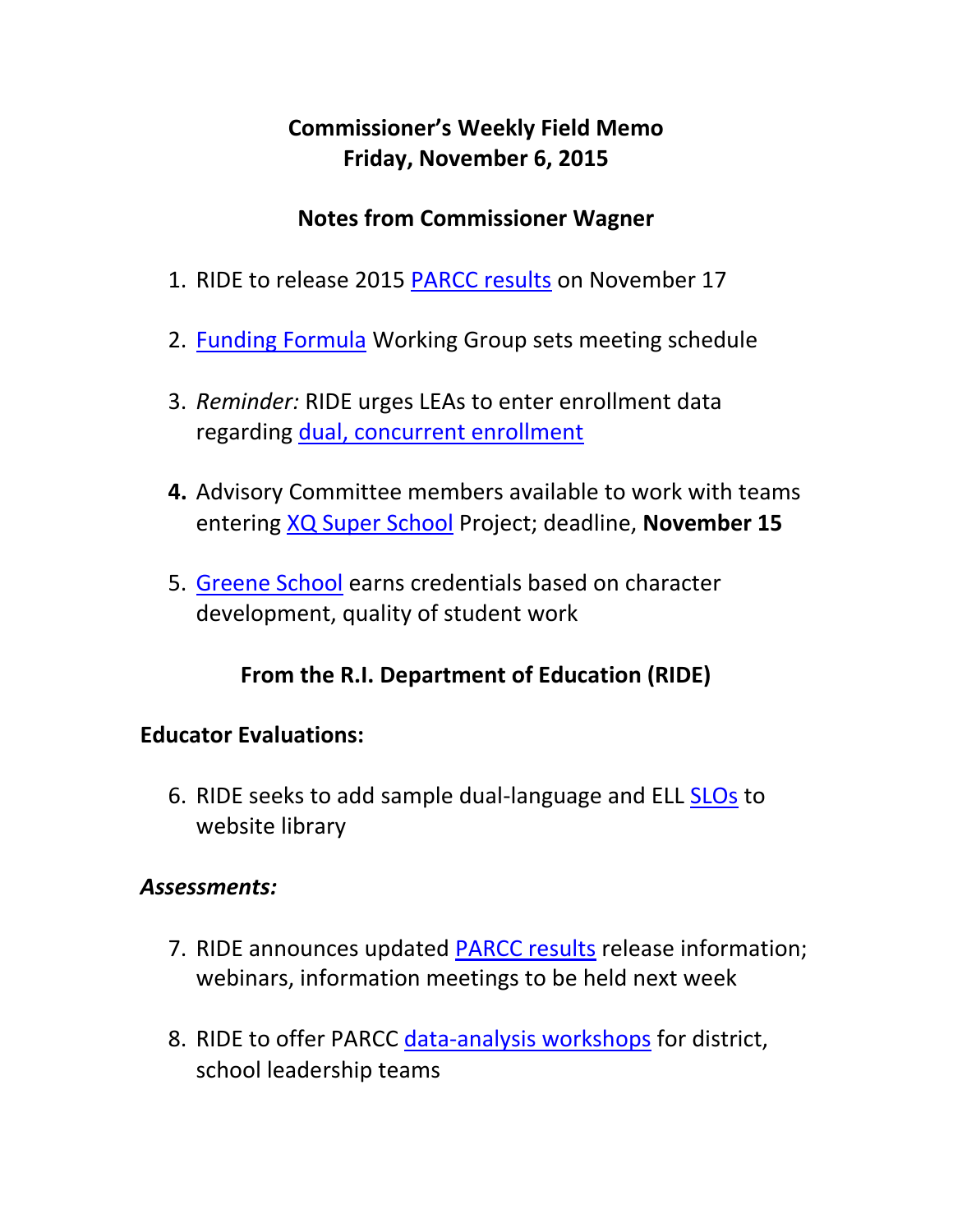9. LEAs must [validate](#page-12-0) student registration, update testing details and personal-needs profiles for 2016 PARCC assessments

### *Legal:*

10. RIDE issues Commissioner's [decisions](#page-12-1) on residency, home schooling, homeless students

### *Data Collection:*

- 11. *Reminder:* PARCC [Results](#page-14-0) will be available on RIDEMap District Exchange
- 12. *Reminder:* RIDE urges LEAs to ensure that all collection codes are included in their [discipline-data](#page-14-1) reports
- 13. *Reminder:* Several data collections are open or [due](#page-15-0) this month

### **From the Governor's Office**

14. Governor Raimondo launches Rhode Island Kids' [Healthy Recipes Challenge](#page-16-0) 2015

### **Action Item Calendar**

**Tuesday** (November 10): Nonpublic data due **Thursday** (November 12): Graduation, dropout data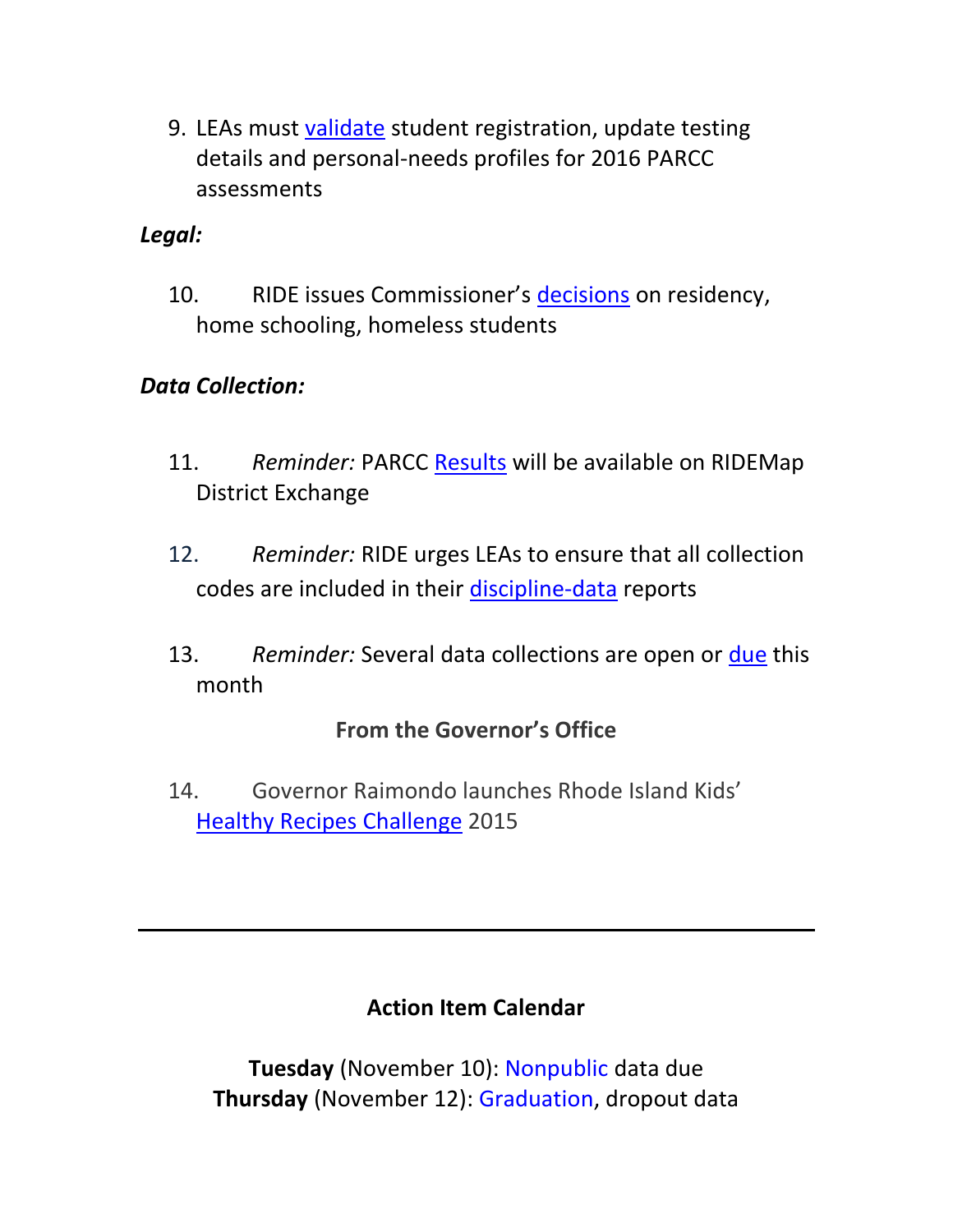**Thursday** (November 12): [Summer Exits](http://ride.ri.gov/Portals/0/Uploads/Documents/FieldMemos/101615-FM.pdf) Through Enrollment Census November 13: graduating class, at-home, nonclassified November 13: [At-Home Instructed](http://ride.ri.gov/Portals/0/Uploads/Documents/FieldMemos/101615-FM.pdf) Students November 13: [Non-Certified Staff](http://ride.ri.gov/Portals/0/Uploads/Documents/FieldMemos/101615-FM.pdf) Report November 16: [Graduates, Retentions, and Dropout](https://www.eride.ri.gov/eRide40/DataDictionary/ViewDetails.aspx?ID=296)  [Reporting SY 14-15 reports -](https://www.eride.ri.gov/eRide40/DataDictionary/ViewDetails.aspx?ID=296) Due November 16: [Summer Exits SY 15-16 report -](https://www.eride.ri.gov/eRide40/DataDictionary/ViewDetails.aspx?ID=301) Due December 4: [Textbooks](http://ride.ri.gov/Portals/0/Uploads/Documents/102315-FM.pdf) reimbursement forms due

### **Notes from Commissioner Wagner**

### <span id="page-2-0"></span>**1. RIDE to release 2015 PARCC results on November 17**

As we receive assessment data and develop our reports on the 2015 PARCC results, we are locking in our timetable for the release of the results to the public.

We expect to make the results of the 2015 administration of the PARCC assessments to you early next week The release schedule is:

On **Monday** (November 9), you will be able to access your district and school aggregated reports and well as confidential student-level data files through the district exchange. The information you receive will be strictly embargoed until November 17.

On Monday, November 16, at 11 a.m., we will brief the media and provide media with embargoed PARCC results.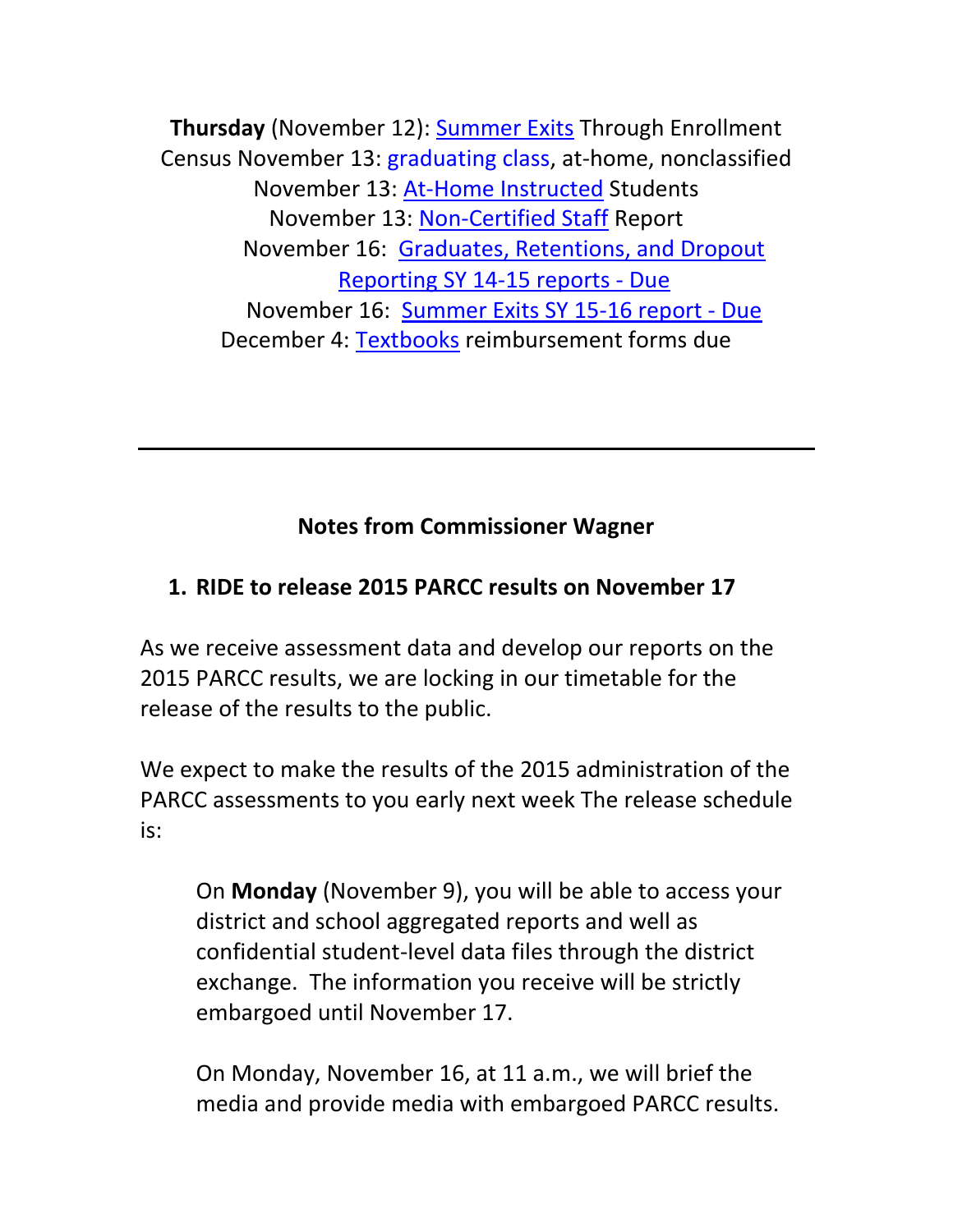You may receive calls from members of the media for comment on your PARCC results. It is okay to speak with reporters about the results; their stories will be embargoed until November 17.

On Tuesday, **November 17**, we will send the media a news release and the report on PARCC results, embargoed until 1:30 p.m.

At 1:30 p.m. on Tuesday, November 17, the news embargo lifts. We will post the 2015 PARCC results on our website, and we will hold a news conference at RIDE to discuss the PARCC results with the media.

We plan to send individual student reports to you between November 16 and November 20 for high-school assessments and between November 23 and December 4, for grades 3 through 8 assessments.

We have a webinar and several meetings scheduled with you and with other school leaders next week to brief you on the PARCC results. Information on these meetings and on additional resources about the PARCC assessments is in the "From RIDE" section of the Field Memo [\(below\)](#page-7-0). Information about dataanalysis workshops is also in the Field Memo, [below.](#page-9-0)

### <span id="page-3-0"></span>**2. Funding Formula Working Group sets meeting schedule**

On October 22, Governor Raimondo established a Working Group to review all aspects of school spending and to recommend changes to the funding formula for aid to education. Through an executive order, Governor Raimondo asked the Working Group to examine whether the formula "is functioning as intended," with a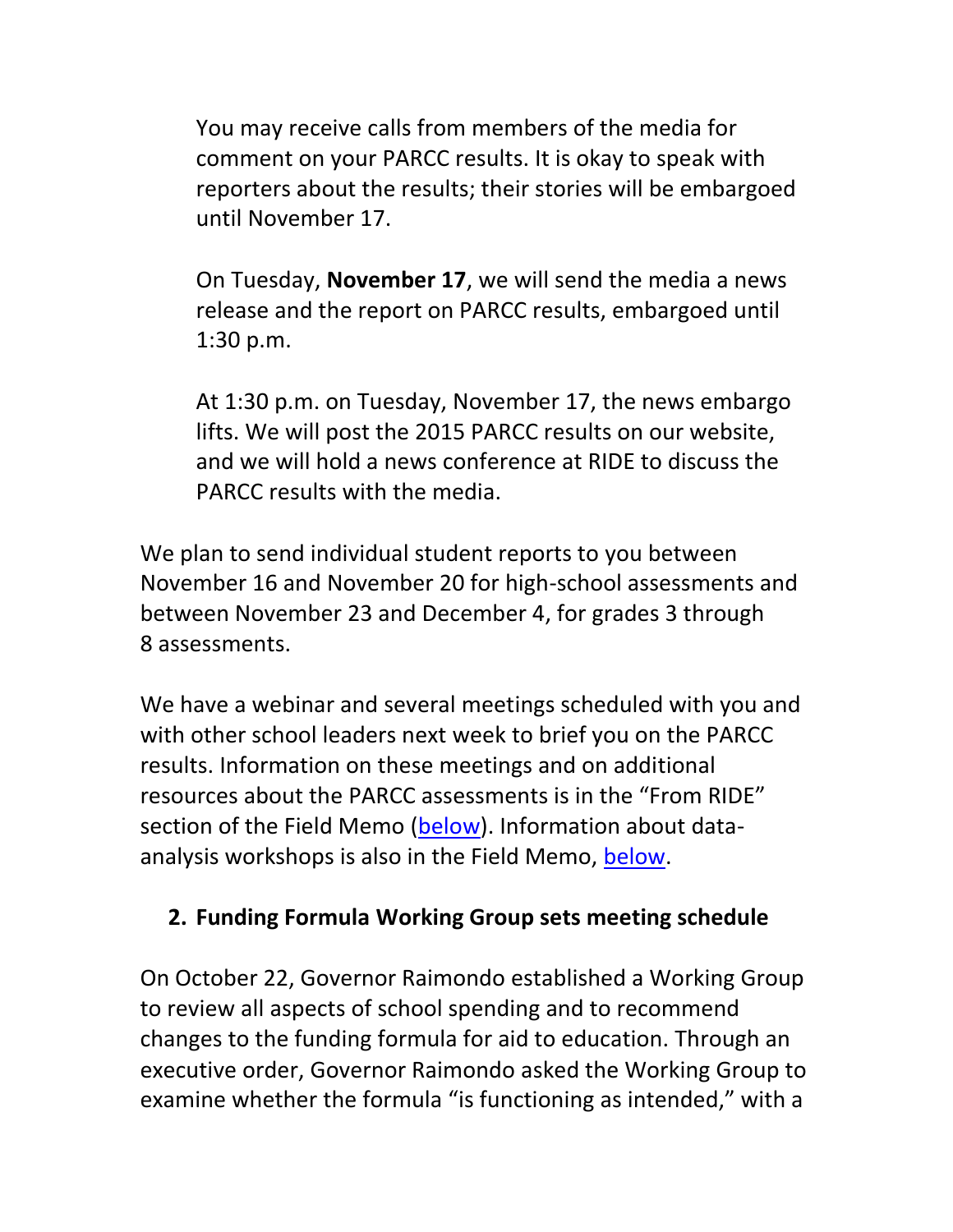particular focus on funding for students with disabilities, for English learners, for career-technical education, and for charter public schools. The group held its initial meeting on Tuesday, and it has scheduled five additional meetings:

- Monday, November 16. New England Institute of Technology, Room S330, 3<sup>rd</sup> floor, 1 New England Tech Blvd., East Greenwich. 5 to 7 p.m.
- Tuesday, November 24. Northern Rhode Island Collaborative, Building B., Suite 104B, 640 George Washington Highway, Lincoln. 5 to 7 p.m.
- Thursday, December 10, East Bay Collaborative (Main Training Room), 317 Market St., Warren
- Thursday, December 17, New England Institute of Technology, Room S330, 3<sup>rd</sup> floor, 1 New England Tech Blvd., East Greenwich. 5 to 7 p.m.
- Monday, December 21, New England Institute of Technology, Room S330, 3<sup>rd</sup> floor, 1 New England Tech Blvd., East Greenwich. 5 to 7 p.m.

All meetings are open to the public. Follow the process on Twitter: #EdFundingRI.

For more information about the Working Group, see the home page of our website, or:

[http://www.ride.ri.gov/FundingFinance/FundingSources/Stat](http://www.ride.ri.gov/FundingFinance/FundingSources/StateEducationAid/FundingFormulaWorkingGroup.aspx) [eEducationAid/FundingFormulaWorkingGroup.aspx](http://www.ride.ri.gov/FundingFinance/FundingSources/StateEducationAid/FundingFormulaWorkingGroup.aspx)

<span id="page-4-0"></span>3. *Reminder:* **RIDE urges LEAs to enter enrollment data regarding dual, concurrent enrollment**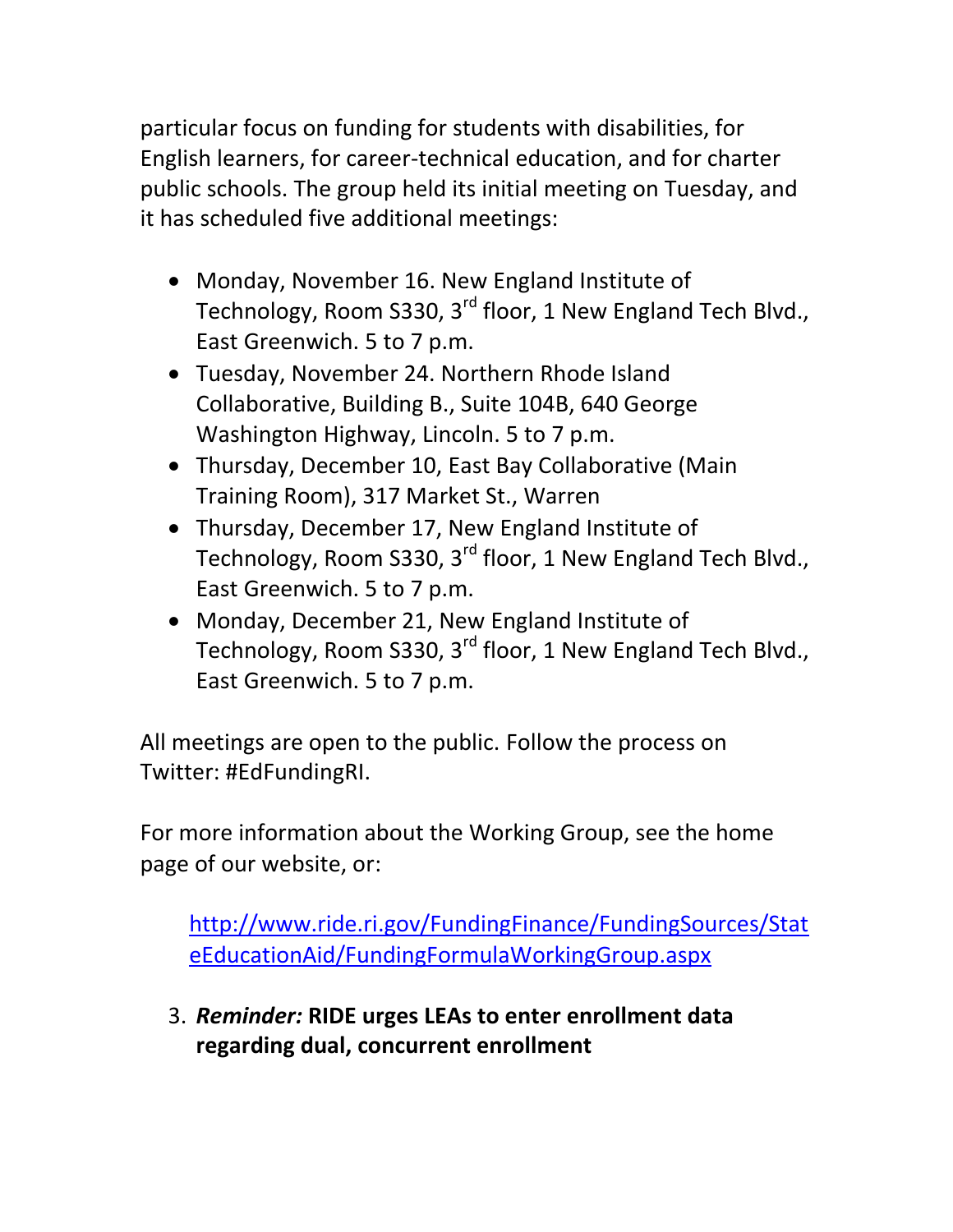At present we do not have complete data from all LEAs regarding the number of students enrolled in dual or concurrent enrollment programs. We will shortly report to the Council on Elementary and Secondary Education on the status of our dual-enrollment initiatives and the number of high-school students enrolled in postsecondary institutions. It seems best for a district not to have missing data in this public report. Dual enrollment is a daily data collection, which we must keep up to date through the Enrollment Census. In addition to state reporting of these data, tuition reimbursements depend on the accuracy of this information.

If you have any questions about the dual/concurrent enrollment data collection, please submit a helpdesk ticket, at:

<https://support.ride.ri.gov/>tickets/new.

## <span id="page-5-0"></span>**4. Advisory Committee members available to work with teams entering XQ Super School Project; deadline, November 15**

There has been a tremendous amount of excitement across Rhode Island for the XQ Super School Project, in which community teams are rethinking high-school design. The deadline to share your concept and confirm eligibility is **November 15**. A dozen Rhode Islanders have offered their time and expertise to serve on the XQ Super School Challenge Advisory Committee. If you intend to submit an entry, the Advisory Committee is available to you to use as a sounding board for your ideas, as thought-partners, or as a third-party reviewer. For the list of Advisory Committee members, please email [info@ride.ri.gov.](mailto:info@ride.ri.gov)

We at RIDE and other Rhode Island partners would love to work with and provide support to anyone submitting an application to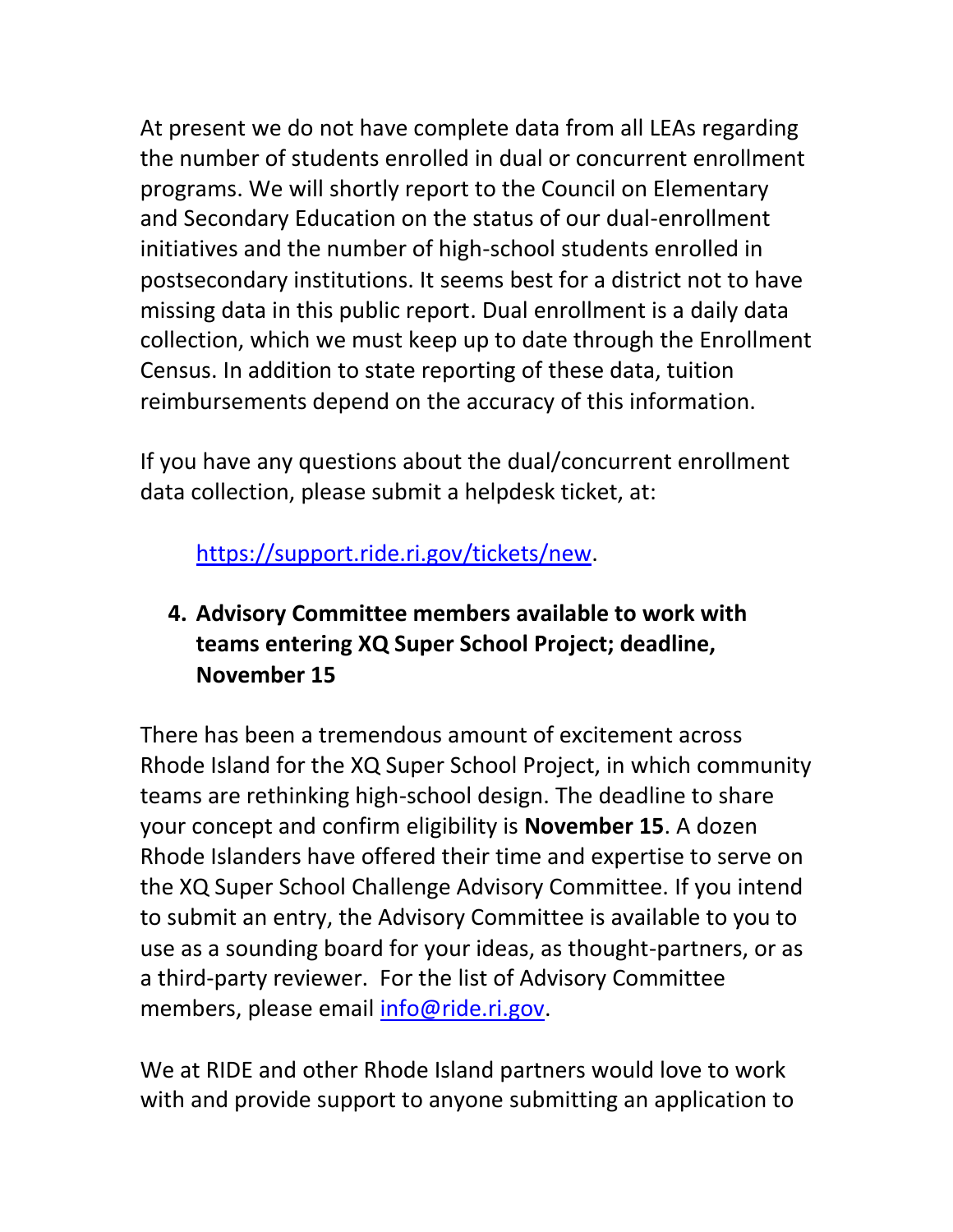participate in this design project. Please let us know if you have a team that's ready to launch or if you have any questions.

### **5. Greene School earns credentials based on character development, quality of student work**

Congratulations to the team at The Greene School, which the national school network [EL Education](http://eleducation.org/) (formerly Expeditionary Learning) has named as one of 15 newly "credentialed" schools, based on measurements EL Education has established on character development, quality of student work, and test results. The Greene School is the first school in Rhode Island to earn this credential.

## **From RIDE**

### **Educator Evaluations:**

## <span id="page-6-0"></span>**6. RIDE seeks to add sample dual-language and ELL SLOs to website library**

We are working to add sample dual-language and Englishlanguage learner (ELL) student-learning objectives (SLOs) to the library on the RIDE website. If teachers in your building work with either a dual-language or an ELL population and have written SLOs, please encourage them to submit their SLO to us. We will work with the teachers directly to prepare their SLOs for posting and will redact all identifying information, such as names of schools, teachers, and students, from any submitted SLOs. Teachers interested in submitting their SLOs should contact [edeval@ride.ri.gov](mailto:edeval@ride.ri.gov) for more information. *Please do not send SLOs*  to [edeval@ride.ri.gov](mailto:edeval@ride.ri.gov)*.*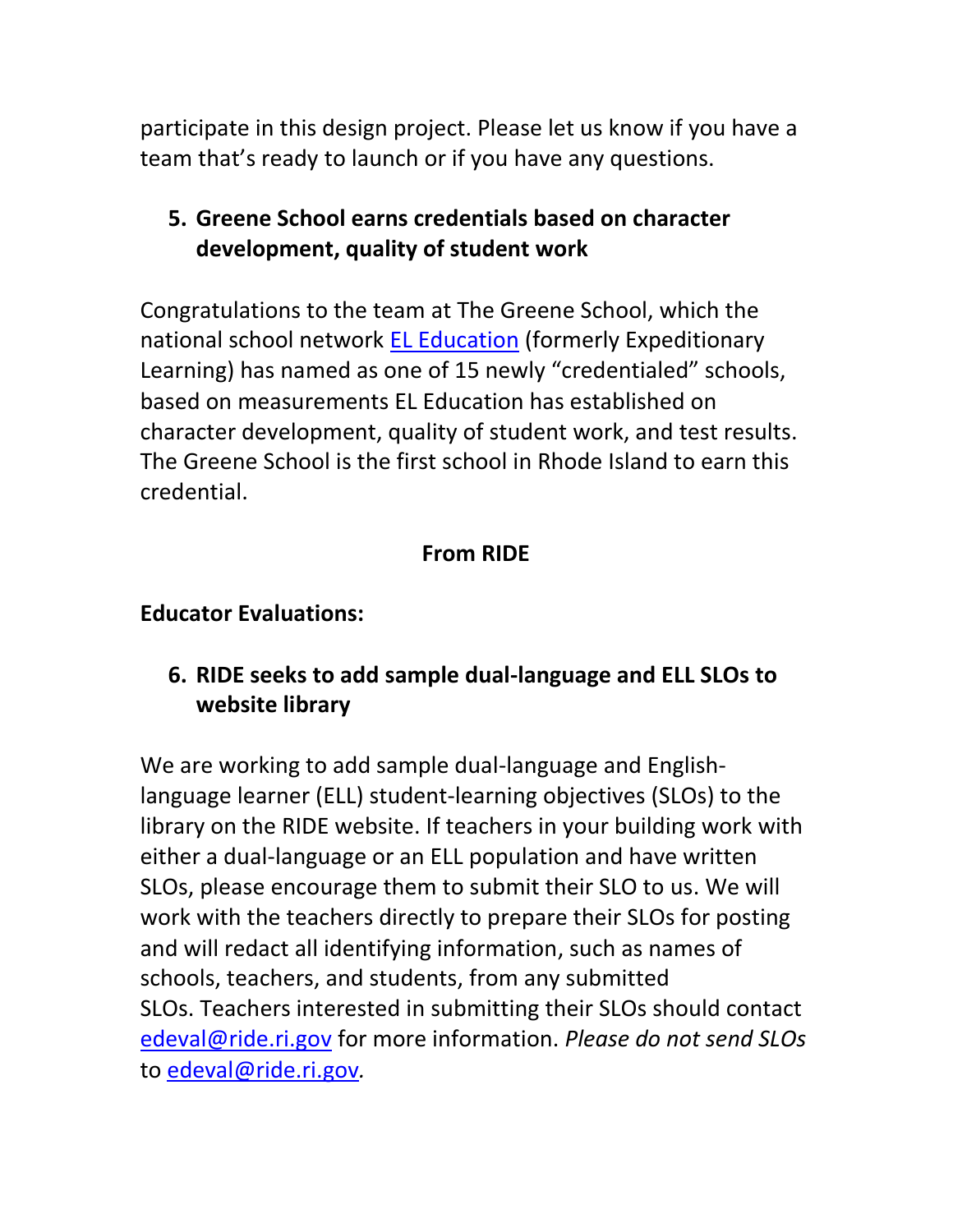*Assessments:*

### <span id="page-7-0"></span>**7. RIDE announces updated PARCC results release information; webinars, information meetings to be held next week**

The following timeline of important dates for the release of the 2015 PARCC results has been updated.

RIDE will host a webinar for LEAs to facilitate understanding of the PARCC data files on **Monday** (November 9), at 8:30 a.m. To register, use this link:

[https://attendee.gotowebinar.com/register/642641713581](https://attendee.gotowebinar.com/register/6426417135810657026) [0657026](https://attendee.gotowebinar.com/register/6426417135810657026)

You will be able to access and review PARCC results data files via the District Exchange next week (November 9 through 13).

RIDE will conduct PARCC release meetings with superintendents, school-committee chairs, and principals **Monday through Thursday** (November 9 through 12).

Districts and schools will be able to access electronic student reports, rosters, and summary reports for high schools on Monday, November 16, and for grades 3 through 8 on Monday, November 23.

The following support materials are now available:

PARCC Published Report Guidance document: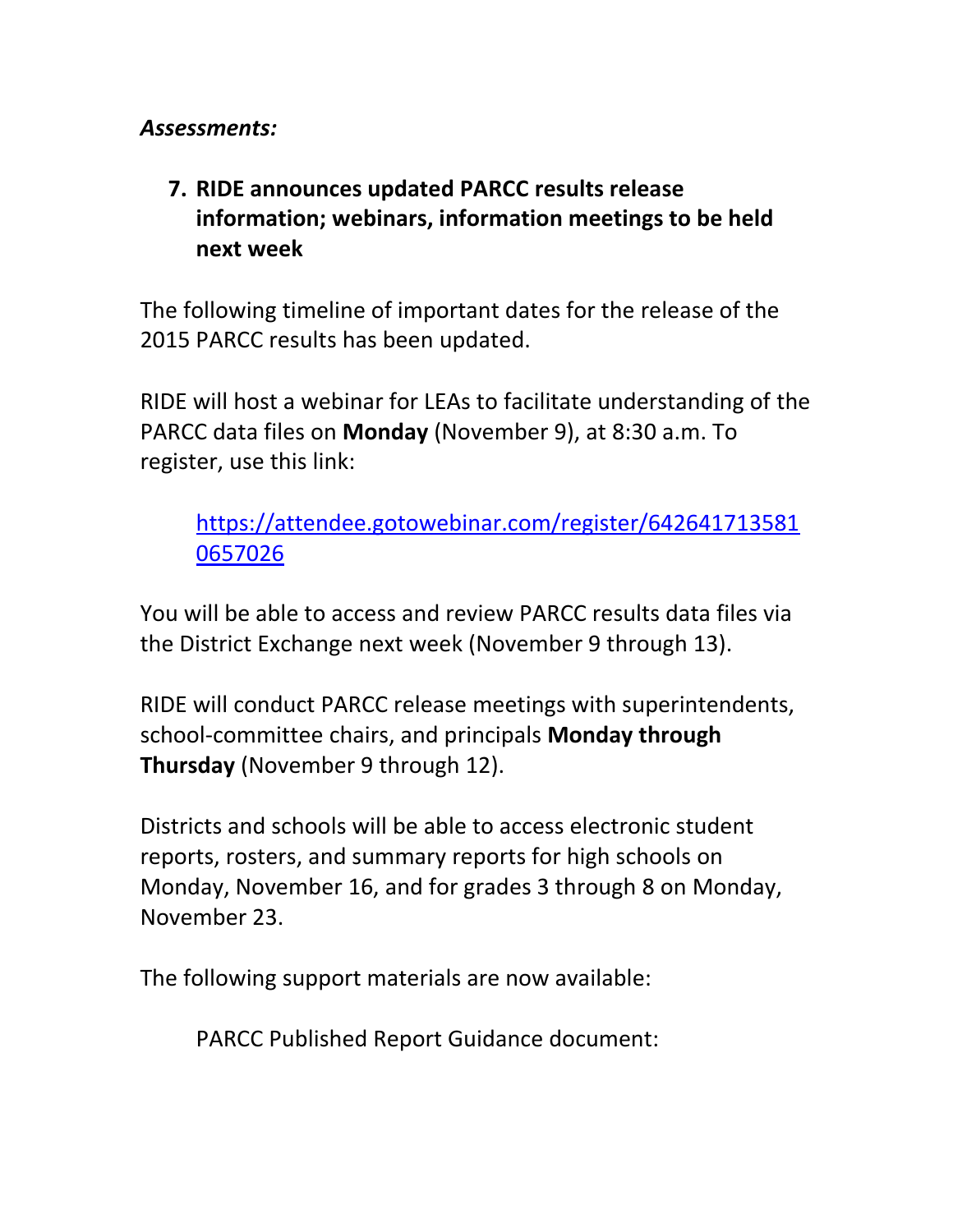[http://avocet.pearson.com/PARCC/Home#srDoc=5032&s](http://avocet.pearson.com/PARCC/Home#srDoc=5032&srPage=1) [rPage=1](http://avocet.pearson.com/PARCC/Home#srDoc=5032&srPage=1)

PARCC Score Report Interpretation Guide for Parents:

[http://avocet.pearson.com/PARCC/Home#srDoc=5050&s](http://avocet.pearson.com/PARCC/Home#srDoc=5050&srPage=1) [rPage=1](http://avocet.pearson.com/PARCC/Home#srDoc=5050&srPage=1)

"Understand the score" website:

<http://understandthescore.org/>

PARCC released items:

[https://prc.parcconline.org/assessments/parcc-released](https://prc.parcconline.org/assessments/parcc-released-items)[items](https://prc.parcconline.org/assessments/parcc-released-items)

[Blank] student report shells available in other languages:

Arabic student report shell: <http://avocet.pearson.com/PARCC/Home#10832> Chinese student report shell: <http://avocet.pearson.com/PARCC/Home#10834> Haitian Creole student report shell: <http://avocet.pearson.com/PARCC/Home#10836> Marshallese student report shell: <http://avocet.pearson.com/PARCC/Home#10838> Navajo student report shell: <http://avocet.pearson.com/PARCC/Home#10840> Polish student report shell: <http://avocet.pearson.com/PARCC/Home#10842> Portuguese student report shell: <http://avocet.pearson.com/PARCC/Home#10844>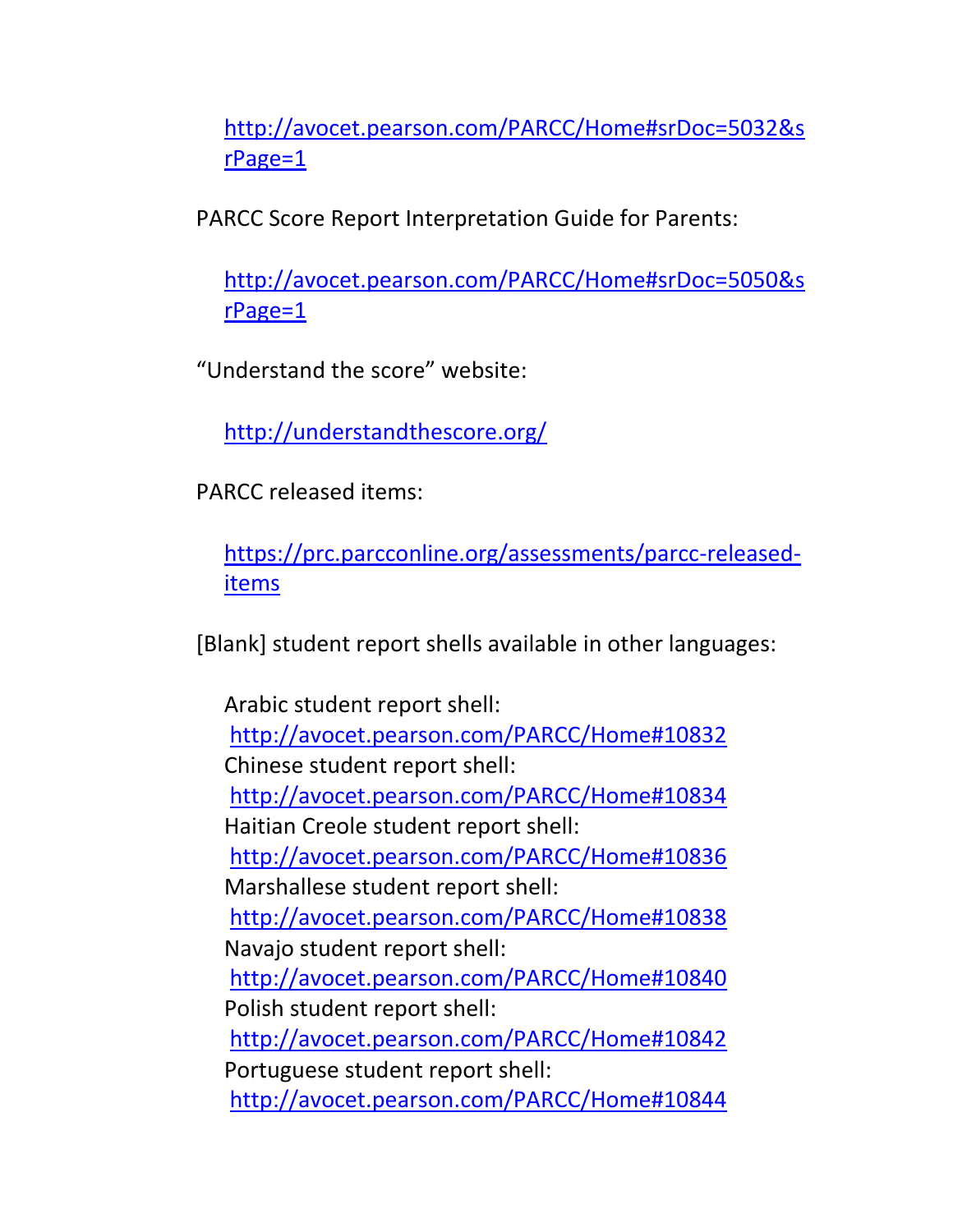Somali student report shell: <http://avocet.pearson.com/PARCC/Home#10846> Spanish student report shell: <http://avocet.pearson.com/PARCC/Home#10848> Vietnamese student report shell: <http://avocet.pearson.com/PARCC/Home#10850>

Pearson will begin mailing hard copies of high-school student reports on **November 16.**

RIDE will release all PARCC results (public report will be posted [here,](http://www.ride.ri.gov/InstructionAssessment/Assessment/AssessmentResults.aspx) public-reporting website will go live, and results will be accessible via the Instructional Support System) on Tuesday, **November 17.** The results embargo will officially be lifted at 1:30 p.m.

Pearson will begin mailing hard copies of grades 3-8 student reports on **November 23.**

RIDE will provide data-analysis workshops for school and district leadership teams next month. RIDE will provide data analysis workshops for teachers starting in January.

PARCC results will be available on the PARCC Reporting Platform in January.

## <span id="page-9-0"></span>**8. RIDE to offer PARCC data-analysis workshops for district, school leadership teams**

To help support the use of PARCC data to inform curriculum, instruction, and professional development decisions, we are offering a PARCC data-analysis workshop designed exclusively for district and school leadership teams. **(***Note*: RIDE will offer workshops designed specifically for teachers starting in January.)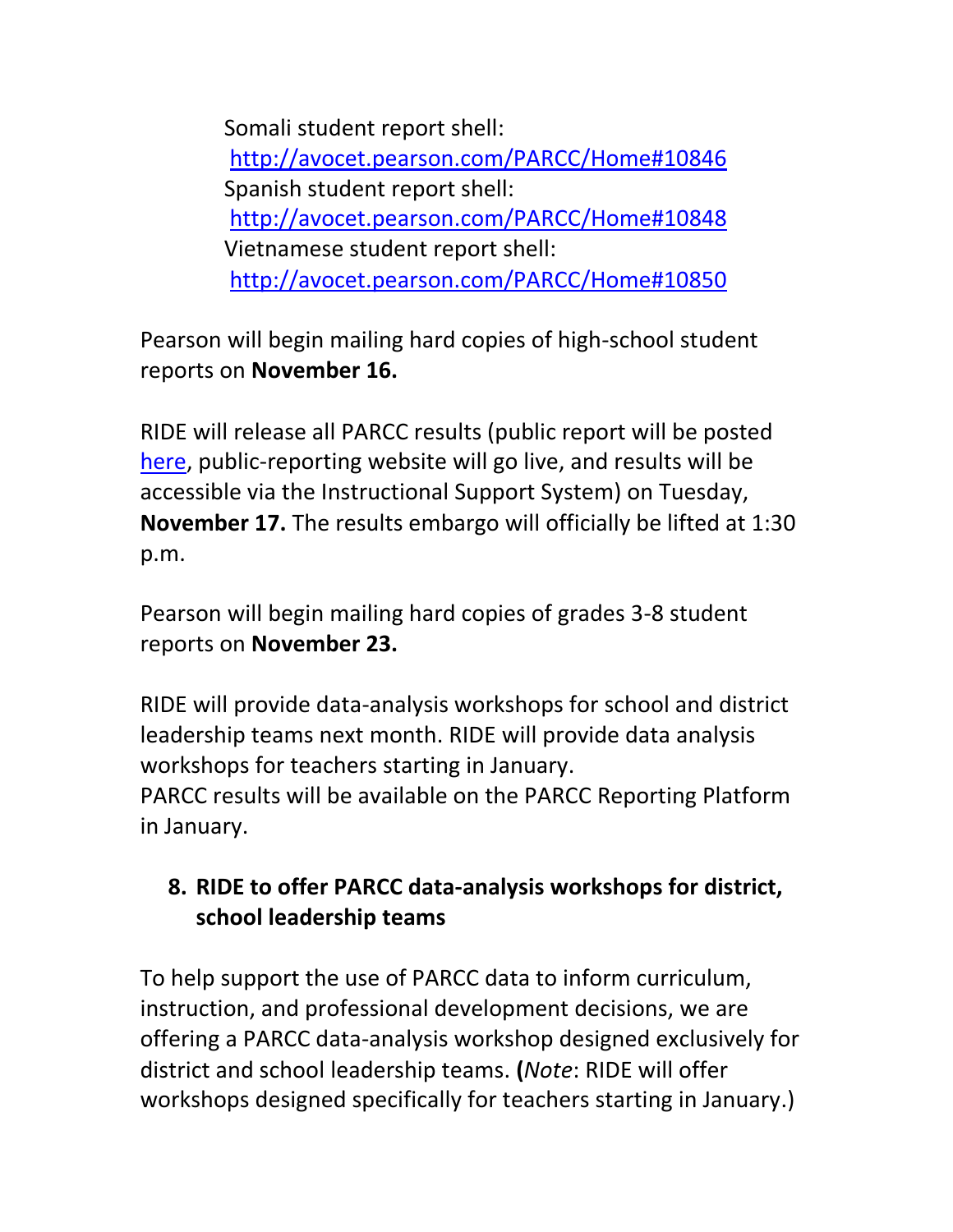The number of participants at each workshop is limited to 40 so as to encourage small-group interaction.

Each district and school should try to schedule its leadership team to attend on the same day during the same session. All sessions at each location cover the same material and are scheduled to last 2½ hours.

*All participants should bring a laptop computer.* The majority of analyses will be done in the Instructional Support System; however, participants are welcome to pre-load their laptops with their school or district PARCC-results data so that they can perform advanced analyses during the workshop and discuss results with fellow team members.

The locations, dates, and times for each workshop are:

*Middletown Administration Building, 26 Oliphant Lane*

### **December 1:**

Morning Session: 9 – 11:30 a.m. (doors open at 8:30 a.m.) [Registration link](http://www.eride.ri.gov/workshopreg/ViewWorkshop.aspx?workshopid=1364)

Afternoon Session: 12:30 – 3 p.m. (doors open at noon) [Registration link](http://www.eride.ri.gov/workshopreg/ViewWorkshop.aspx?workshopid=1365)

#### **December 3:**

Morning Session: 9 – 11:30 a.m. (doors open at 8:30 a.m.) [Registration link](http://www.eride.ri.gov/workshopreg/ViewWorkshop.aspx?workshopid=1366)

Afternoon Session: 12:30 – 3 p.m. (doors open at noon) [Registration link](http://www.eride.ri.gov/workshopreg/ViewWorkshop.aspx?workshopid=1367)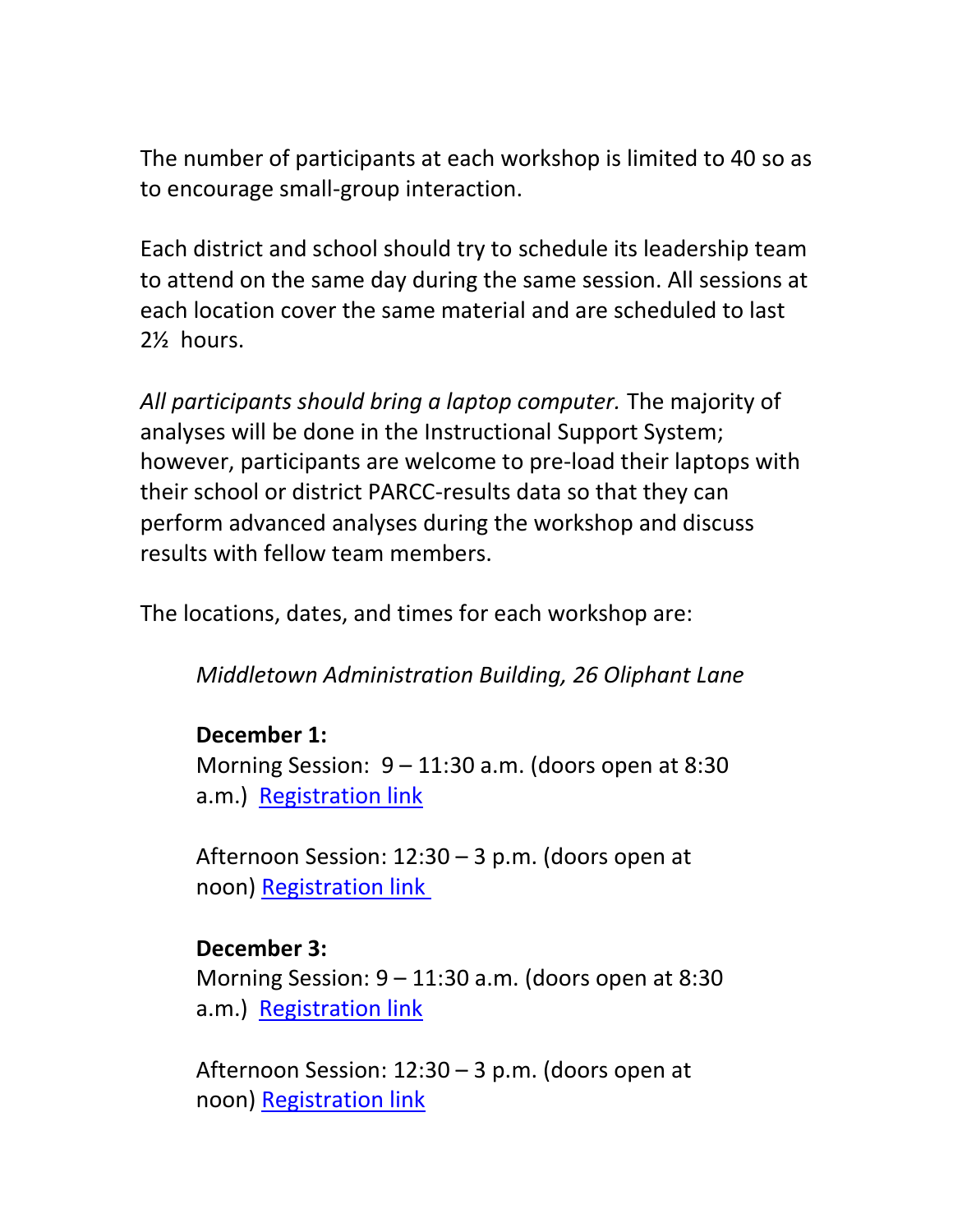*CCRI Knight Campus, Room 1134 (next to cafeteria), 400 East Ave, Warwick*

#### **December 7:**

Morning Session: 9 – 11:30 a.m.(doors open at 8:30 a.m.) [Registration link](http://www.eride.ri.gov/workshopreg/ViewWorkshop.aspx?workshopid=1368)

Afternoon Session: 12:30 – 3 p.m. (doors open at noon) [Registration link](http://www.eride.ri.gov/workshopreg/ViewWorkshop.aspx?workshopid=1369)

#### **December 8:**

Morning Session: 9 – 11:30 a.m. (doors open at 8:30 a.m.) [Registration link](http://www.eride.ri.gov/workshopreg/ViewWorkshop.aspx?workshopid=1370)

Afternoon Session: 12:30 – 3 p.m. (doors open at noon) [Registration link](http://www.eride.ri.gov/workshopreg/ViewWorkshop.aspx?workshopid=1371)

*Northern Rhode Island Collaborative, 640 George Washington Highway, Lincoln*

#### **December 4:**

Morning Session:  $9 - 11:30$  a.m. (doors open at 8:30 a.m.) [Registration link](http://www.eride.ri.gov/workshopreg/ViewWorkshop.aspx?workshopid=1372)

Afternoon Session: 12:30 – 3 p.m. (doors open at noon) [Registration link](http://www.eride.ri.gov/workshopreg/ViewWorkshop.aspx?workshopid=1373)

#### **December 17:**

Morning Session: 9 – 11:30 a.m. (doors open at 8:30 a.m.) [Registration link](http://www.eride.ri.gov/workshopreg/ViewWorkshop.aspx?workshopid=1374)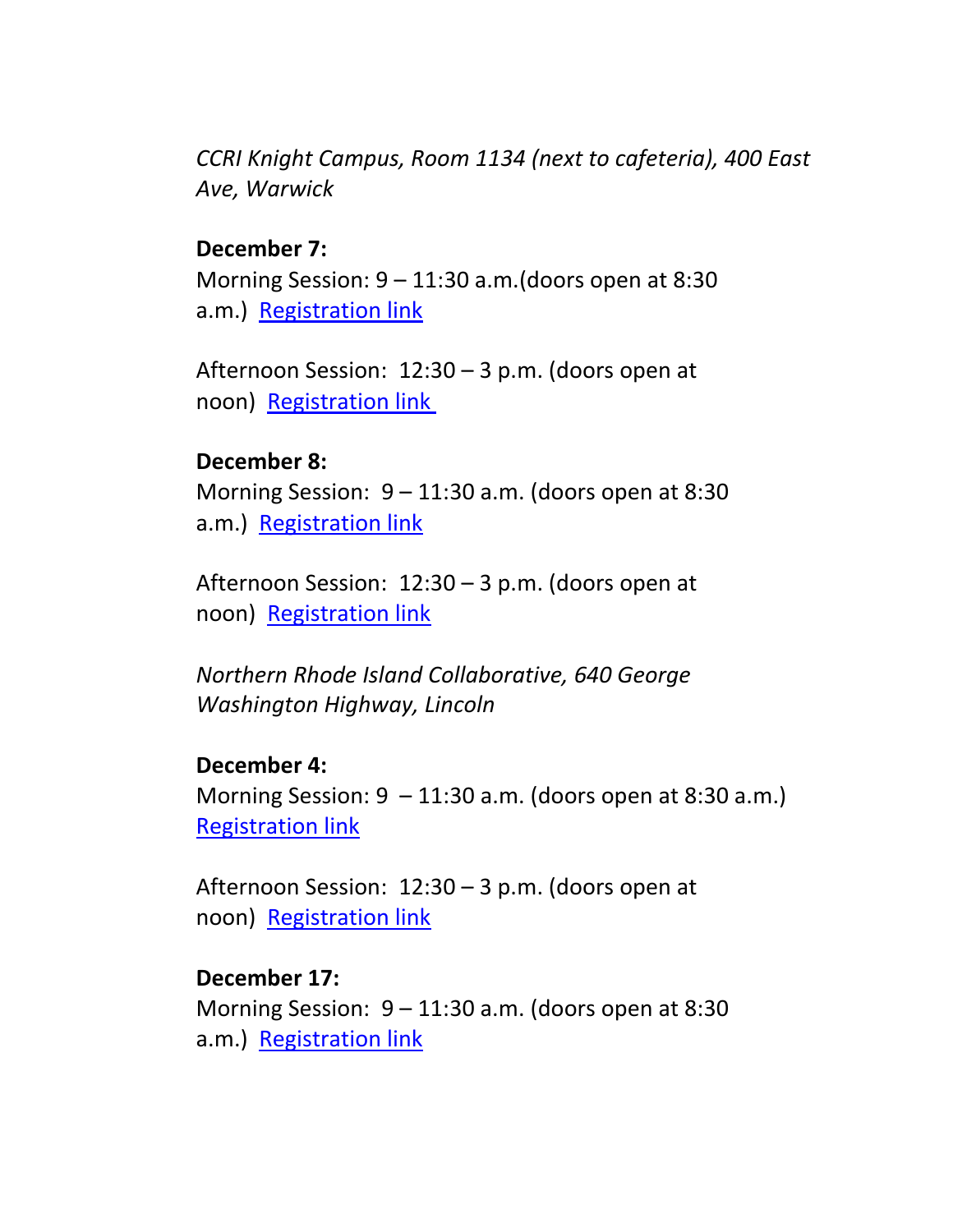Afternoon Session: 12:30 – 3 p.m. (doors open at noon) [Registration link](http://www.eride.ri.gov/workshopreg/ViewWorkshop.aspx?workshopid=1375)

If you have questions about these workshops, please send an email to [parcc@ride.ri.gov](mailto:parcc@ride.ri.gov) or contact Dr. Kevon Tucker-Seeley, at 222-8494.

## <span id="page-12-0"></span>9. **LEAs must validate student registration, update testing details and personal-needs profiles for 2016 PARCC assessments**

Starting in January, RIDE will be performing the initial import of student-registration data for the current school year PARCC assessment using the data submitted to eRIDE. It will be your responsibility to validate the student registration and to update the testing details and the personal-needs profile data in the new student registration and personal-needs profile data file. If you have questions regarding the PARCC technology, please contact Greg Martin, at [Gregory.Martin@ride.ri.gov](mailto:Gregory.Martin@ride.ri.gov) or 222-8495.

## *Legal:*

## <span id="page-12-1"></span>**10. RIDE issues Commissioner's decisions on residency, home schooling, homeless students**

Please see these summaries of three recent Commissioner's decisions:

### *Residency*

West Warwick School Department's motion for summary judgment was granted by the Commissioner, who found that the City of Cranston was V. Doe's residency for school purposes when there was no dispute but that V. Doe lived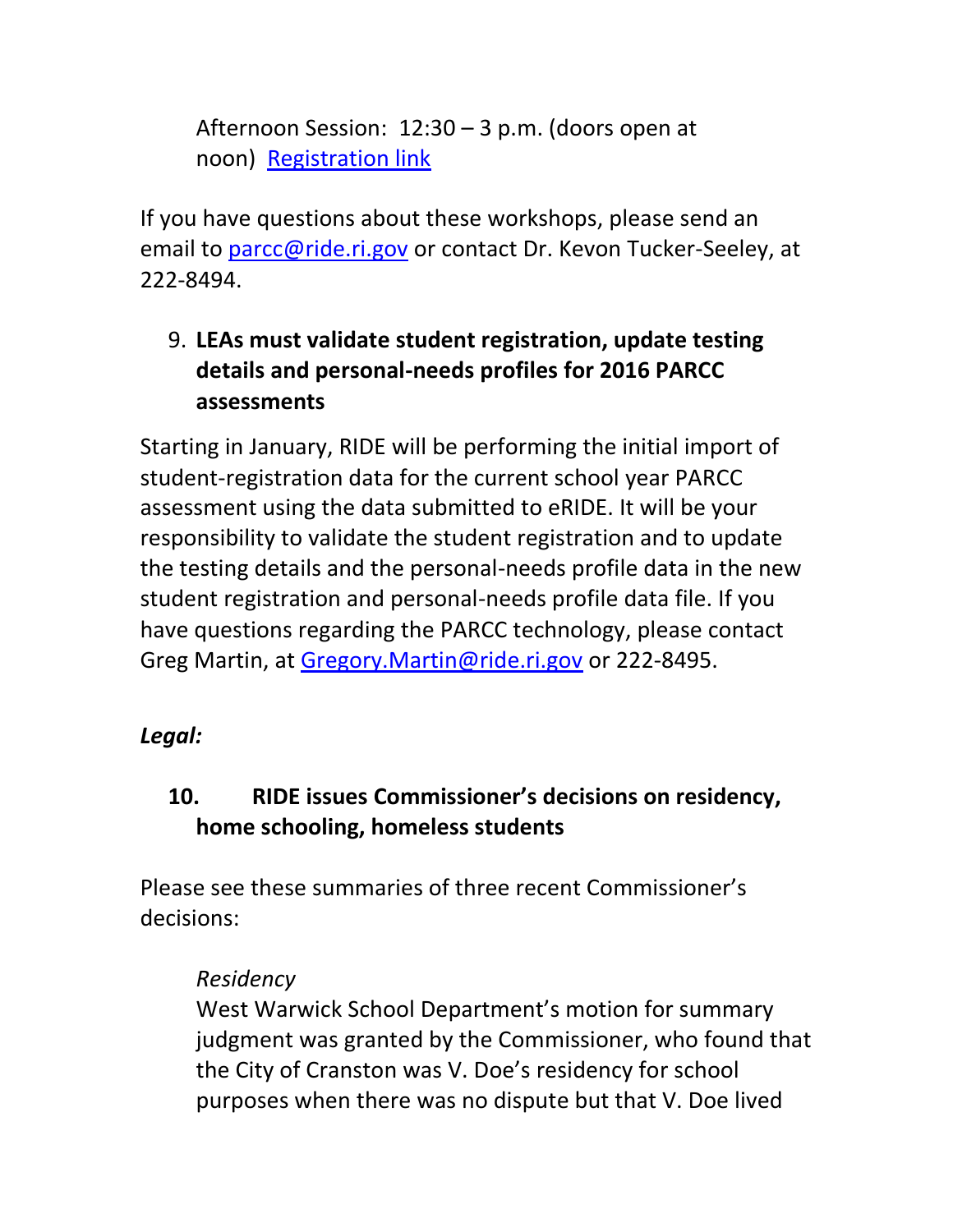primarily in Cranston with her father, who shared joint custody:

[http://www2.ride.ri.gov/applications/RideDirectory/DOC](http://www2.ride.ri.gov/applications/RideDirectory/DOCS/2015/015-15_W._Warwick_vs._Residency_of_V._Doe_v._W._Warwick-Ruling_on_Motion_for_Summary_Judgment%20102215.pdf) [S/2015/015-](http://www2.ride.ri.gov/applications/RideDirectory/DOCS/2015/015-15_W._Warwick_vs._Residency_of_V._Doe_v._W._Warwick-Ruling_on_Motion_for_Summary_Judgment%20102215.pdf) 15 W. Warwick vs. Residency of V. Doe v. W. Warw [ick-](http://www2.ride.ri.gov/applications/RideDirectory/DOCS/2015/015-15_W._Warwick_vs._Residency_of_V._Doe_v._W._Warwick-Ruling_on_Motion_for_Summary_Judgment%20102215.pdf)Ruling on Motion for Summary Judgment%20102215. [pdf](http://www2.ride.ri.gov/applications/RideDirectory/DOCS/2015/015-15_W._Warwick_vs._Residency_of_V._Doe_v._W._Warwick-Ruling_on_Motion_for_Summary_Judgment%20102215.pdf)

*Home schooling – Career and Technical Education* The Motion for Reconsideration is denied because the bases for the original decision remain unaltered and, upon reexamination, the Commissioner draws the same conclusion with respect to South Kingstown's home schooling policy and the enrollment of Student Doe in the career and technical education program to which other South Kingstown students are provided access.

[http://www2.ride.ri.gov/applications/RideDirectory/DOC](http://www2.ride.ri.gov/applications/RideDirectory/DOCS/2015/017-15_B._Doe_v._South_Kingstown_103015.pdf) S/2015/017-15 B. Doe v. South Kingstown 103015.pdf

#### *Homeless-Transportation*

The Petitioner has not established that her daughter is entitled to transportation from Brockton to and from the Rhode Island School for the Deaf under the McKinney-Vento Act because she does not meet the definition of "homeless"; however, the family's unstable living situation warrants the assistance of the local liaisons and State Coordinators of Homeless Education because the family may soon become homeless: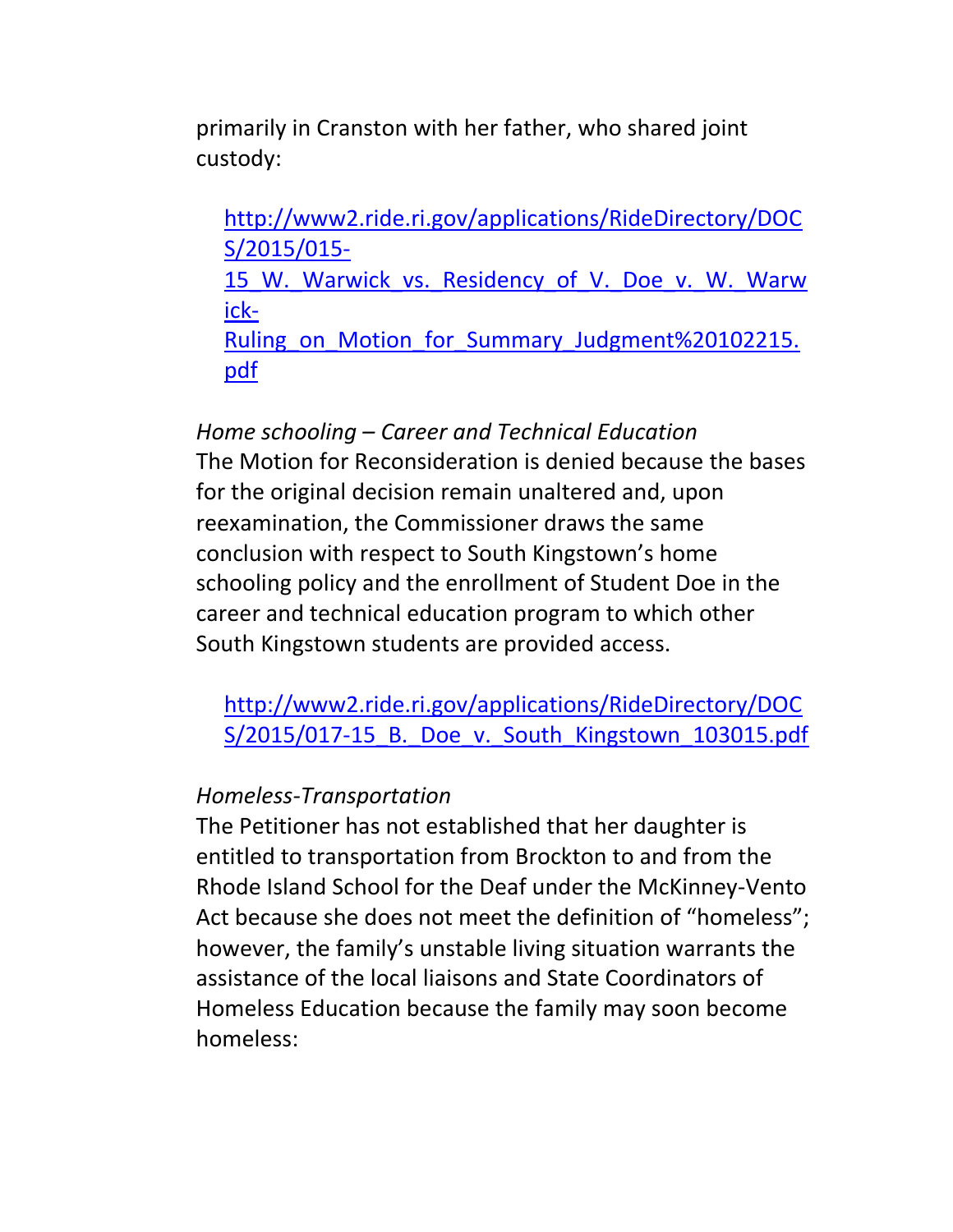[http://www2.ride.ri.gov/applications/RideDirectory/DOC](http://www2.ride.ri.gov/applications/RideDirectory/DOCS/2015/018-15_S._Doe_v_Pawtucket_and_Brockton_10262015.pdf) [S/2015/018-](http://www2.ride.ri.gov/applications/RideDirectory/DOCS/2015/018-15_S._Doe_v_Pawtucket_and_Brockton_10262015.pdf) 15 S. Doe v Pawtucket and Brockton 10262015.pdf

## *Data Collection:*

## <span id="page-14-0"></span>**11.** *Reminder:* **PARCC Results will be available on RIDEMap District Exchange**

On **Monday** (November 9), district- and school-level embargoed PARCC results will be available on the District Exchange within RIDEmap. Administrators and educators will be able to log in to RIDEmap and view files associated with their security permissions within RIDEmap. We recommend that administrators and educators test their login prior to the release date and contact their SSO administrator to resolve any login or permission problems. Instructions for logging into District Exchange and how to download files can be found [here.](http://www.ride.ri.gov/Portals/0/Uploads/Documents/District%20Exchange%20Instructions.pdf)

If you have any questions about how to access RIDEmap or District Exchange, please submit a helpdesk ticket, at:

<https://support.ride.ri.gov/>tickets/new.

# <span id="page-14-1"></span>**12.** *Reminder:* **RIDE urges LEAs to ensure that all collection codes are included in their discipline-data reports**

It has come to our attention that not all Student Information Systems have been updated to reflect all of the changes made to the Discipline collection codes over the past few years. In particular, several LEAs do not appear to have three [weapon](http://www.ride.ri.gov/Portals/0/Uploads/Documents/ODAR/DisciplineCollection.pdf)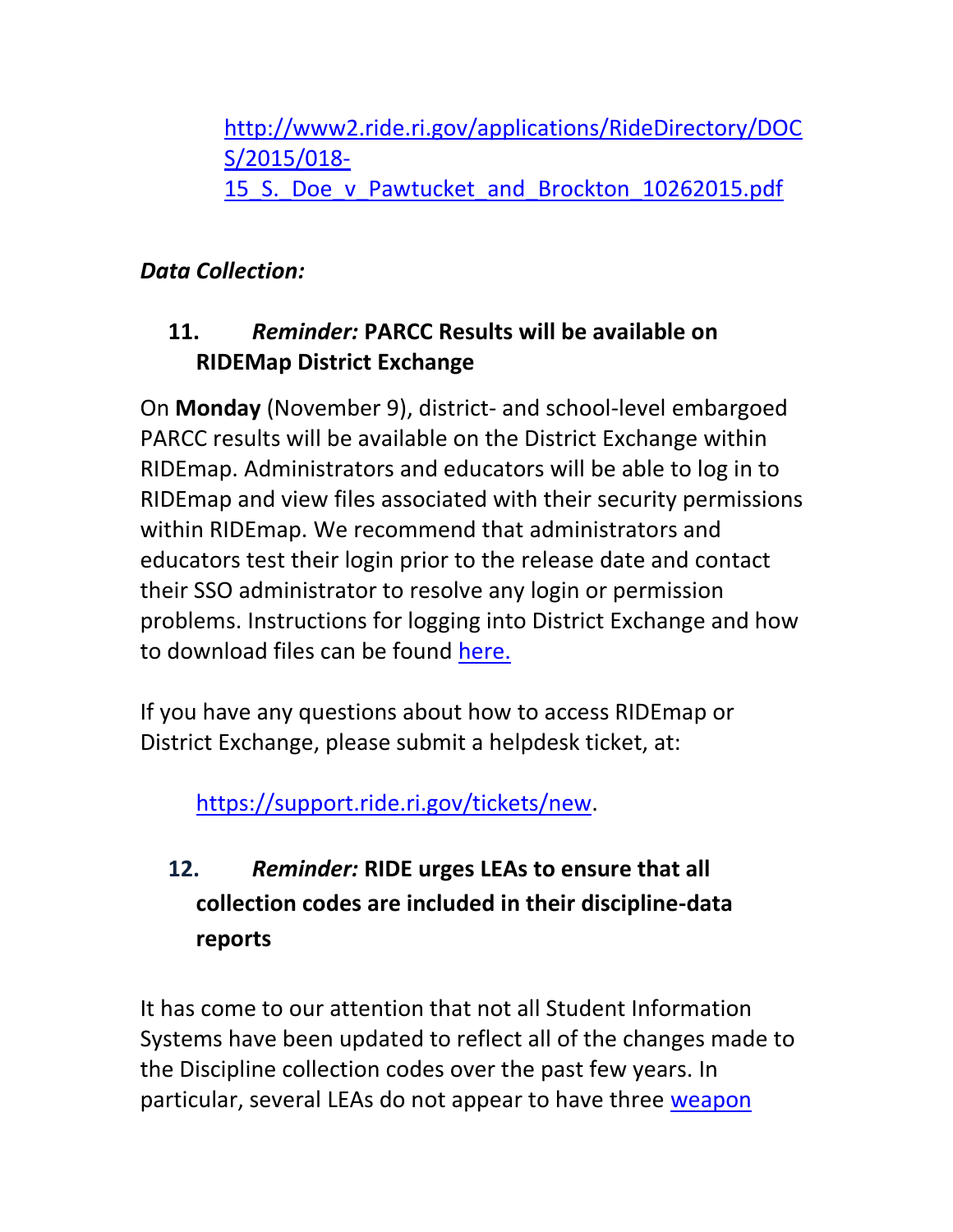[codes](http://www.ride.ri.gov/Portals/0/Uploads/Documents/ODAR/DisciplineCollection.pdf) that were added for the 2014-15 collection specification. Please review your system to ensure that all of the necessary codes appear in your reference tables. Please reference [this](http://www.ride.ri.gov/Portals/0/Uploads/Documents/Information-and-Accountability-User-Friendly-Data/Data-Resources/Data-Collections/Guidance-Discipline-Collection-2015-16.pdf)  [document](http://www.ride.ri.gov/Portals/0/Uploads/Documents/Information-and-Accountability-User-Friendly-Data/Data-Resources/Data-Collections/Guidance-Discipline-Collection-2015-16.pdf) for further guidance regarding reporting discipline data.

If you have any questions about the discipline collection, please submit a helpdesk ticket, at:

<https://support.ride.ri.gov/>tickets/new.

## <span id="page-15-0"></span>**13.** *Reminder:* **Several data collections are open or due this month**

The following are the data-collection deadlines for this month:

- **Tuesday** (November 10): [Non-Public Schools Attestations -](https://www.eride.ri.gov/eRide40/DataDictionary/ViewDetails.aspx?ID=298) [Due](https://www.eride.ri.gov/eRide40/DataDictionary/ViewDetails.aspx?ID=298)
- **Thursday** (November 12): [Graduate and Dropout Reporting](https://www.eride.ri.gov/eRide40/DataDictionary/ViewDetails.aspx?ID=296)  [Data -](https://www.eride.ri.gov/eRide40/DataDictionary/ViewDetails.aspx?ID=296) Due
- **Thursday** (November 12): [Summer Exits Through](https://www.eride.ri.gov/eRide40/DataDictionary/ViewDetails.aspx?ID=301)  [Enrollment Census](https://www.eride.ri.gov/eRide40/DataDictionary/ViewDetails.aspx?ID=301)
- November 13: [At-Home Instructed Students](https://www.eride.ri.gov/eRide40/DataDictionary/ViewDetails.aspx?ID=289)  Due
- November 13: [June Graduating Class Fall Membership -](https://www.eride.ri.gov/eRide40/DataDictionary/ViewDetails.aspx?ID=290) Due
- November 13: [Non-Certified Staff Report -](https://www.eride.ri.gov/eRide40/DataDictionary/ViewDetails.aspx?ID=288) Due
- November 16: Graduates, Retentions, and Dropout [Reporting SY 14-15 reports -](https://www.eride.ri.gov/eRide40/DataDictionary/ViewDetails.aspx?ID=296) Due
- November 16: [Summer Exits SY 15-16 report -](https://www.eride.ri.gov/eRide40/DataDictionary/ViewDetails.aspx?ID=301) Due

Information about upcoming data collections can be found on the [data collection calendar.](https://www.eride.ri.gov/eRide40/DataDictionary/Calendar.aspx) Weekly collection [webinars](https://attendee.gotowebinar.com/register/1244693710129866241) provide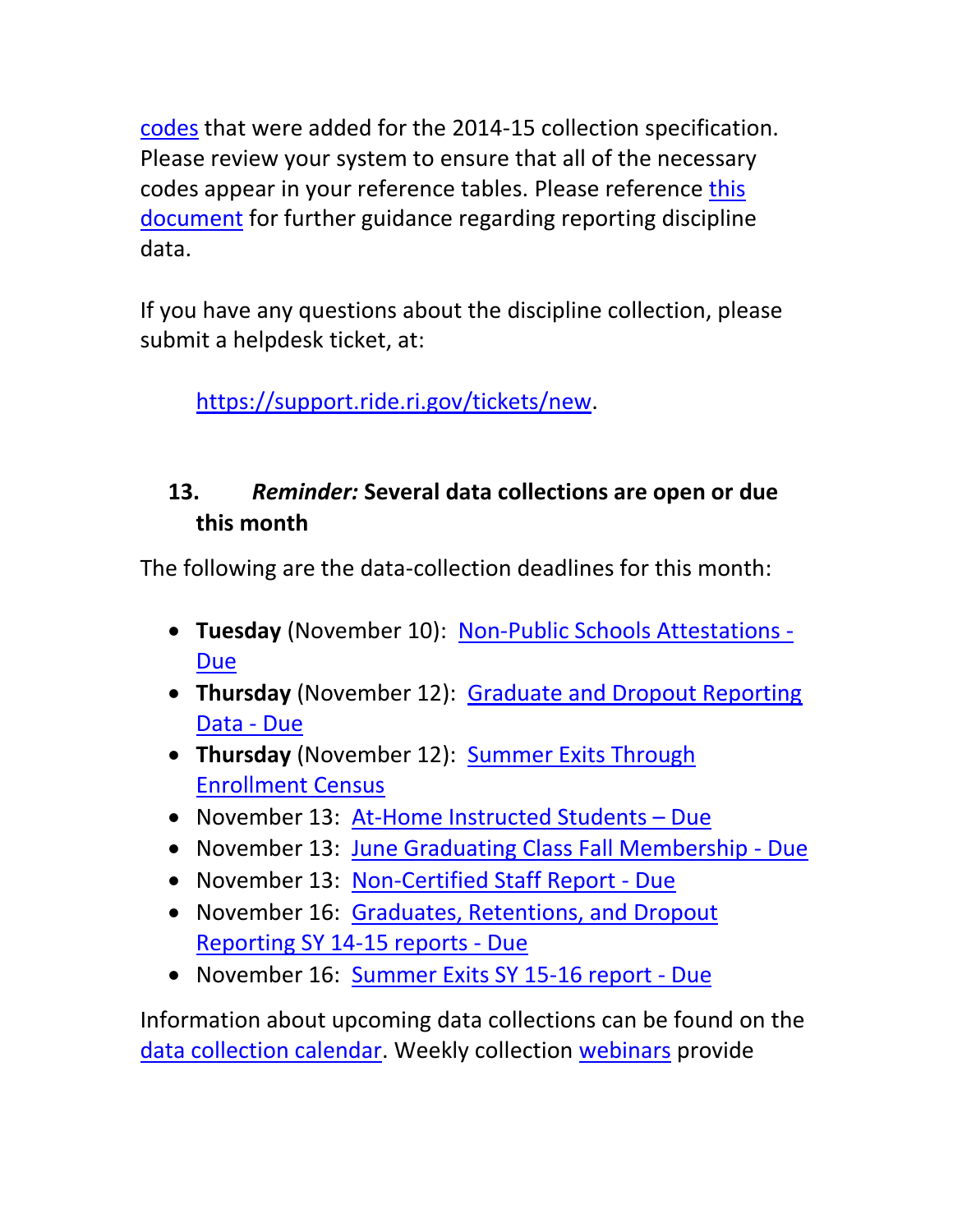details regarding upcoming collections, along with a question-andanswer period.

### **From the Governor's Office**

## <span id="page-16-0"></span>**14. Governor Raimondo launches Rhode Island Kids' Healthy Recipes Challenge 2015**

Please see this message from Governor Gina M. Raimondo:

Healthy families, neighborhoods, and especially kids are so important for Rhode Island's quality of life. There are many ways we can be healthier and eating better is a great way to start. That's why, this year the First Gentleman and I want to hear from kids around the state about their favorite recipes that are both good for you and affordable.

Earlier this week, we announced the start of [The RI Kids'](http://r20.rs6.net/tn.jsp?f=001Pwj3GfreZnsFiQpL05gpIDgY_fgb4f5WmZI7bsyXtq7ZrcdSXN3tvFRX2HILuteqP70SpixgdERbBQhFuJ8s1nvli-StJ0P87NMsgNpfnftsOs1dRXu1rIETKGNjZ58gtKQeQCNIMsnOvPsrbeU_9NBn4GDbrhzpvR56_hGdCKo=&c=Oq35KbQsNnjIzveJRzOw4OzDMpxSkPzmE-1SQhbvQhUUozeMrR96Hg==&ch=2lgHEXJ0EI17UY4n6V1BwgMnTipfPo5dl4-II2jP_c3Eh9g54oMhdw==)  [Healthy Recipe Challenge,](http://r20.rs6.net/tn.jsp?f=001Pwj3GfreZnsFiQpL05gpIDgY_fgb4f5WmZI7bsyXtq7ZrcdSXN3tvFRX2HILuteqP70SpixgdERbBQhFuJ8s1nvli-StJ0P87NMsgNpfnftsOs1dRXu1rIETKGNjZ58gtKQeQCNIMsnOvPsrbeU_9NBn4GDbrhzpvR56_hGdCKo=&c=Oq35KbQsNnjIzveJRzOw4OzDMpxSkPzmE-1SQhbvQhUUozeMrR96Hg==&ch=2lgHEXJ0EI17UY4n6V1BwgMnTipfPo5dl4-II2jP_c3Eh9g54oMhdw==) with the generous partnership of the [RI Community Food Bank](http://r20.rs6.net/tn.jsp?f=001Pwj3GfreZnsFiQpL05gpIDgY_fgb4f5WmZI7bsyXtq7ZrcdSXN3tvFRX2HILuteq_xHAs8CpvdguX9zQjBTK1FM9ke2qkAvaI5AaO3Vp2l57kR5a5g2a3A2FVh1TY_OhueKGnqWG6Dm6xaW0TYw94w==&c=Oq35KbQsNnjIzveJRzOw4OzDMpxSkPzmE-1SQhbvQhUUozeMrR96Hg==&ch=2lgHEXJ0EI17UY4n6V1BwgMnTipfPo5dl4-II2jP_c3Eh9g54oMhdw==) and [Eat Drink RI.](http://r20.rs6.net/tn.jsp?f=001Pwj3GfreZnsFiQpL05gpIDgY_fgb4f5WmZI7bsyXtq7ZrcdSXN3tvFRX2HILuteqT19fkS87VOdsQHcxLfSPmxnvgocPH3zSqutVa4lHZ_9CGWxk3RU25SYAUXtD7v4Q91Isn5tjj-6h1AFBLZ4boQ==&c=Oq35KbQsNnjIzveJRzOw4OzDMpxSkPzmE-1SQhbvQhUUozeMrR96Hg==&ch=2lgHEXJ0EI17UY4n6V1BwgMnTipfPo5dl4-II2jP_c3Eh9g54oMhdw==) The challenge encourages every  $5<sup>th</sup>$  through 8th grader to submit their favorite healthy and affordable recipe by **November 30**.

We'll pick three winners – one starter, one entree, and one dessert – that are healthy, affordable, and delicious. The winners will be invited to join us for a celebration luncheon at the Rhode Island Community Food Bank on Saturday, January 9. Recipes will also be published and posted on my official website!

I am excited to see what yummy meals Rhode Island's kids come up with. We encourage kids to cook from scratch, use local produce, and think about the importance of food groups while using affordable and healthy ingredients.